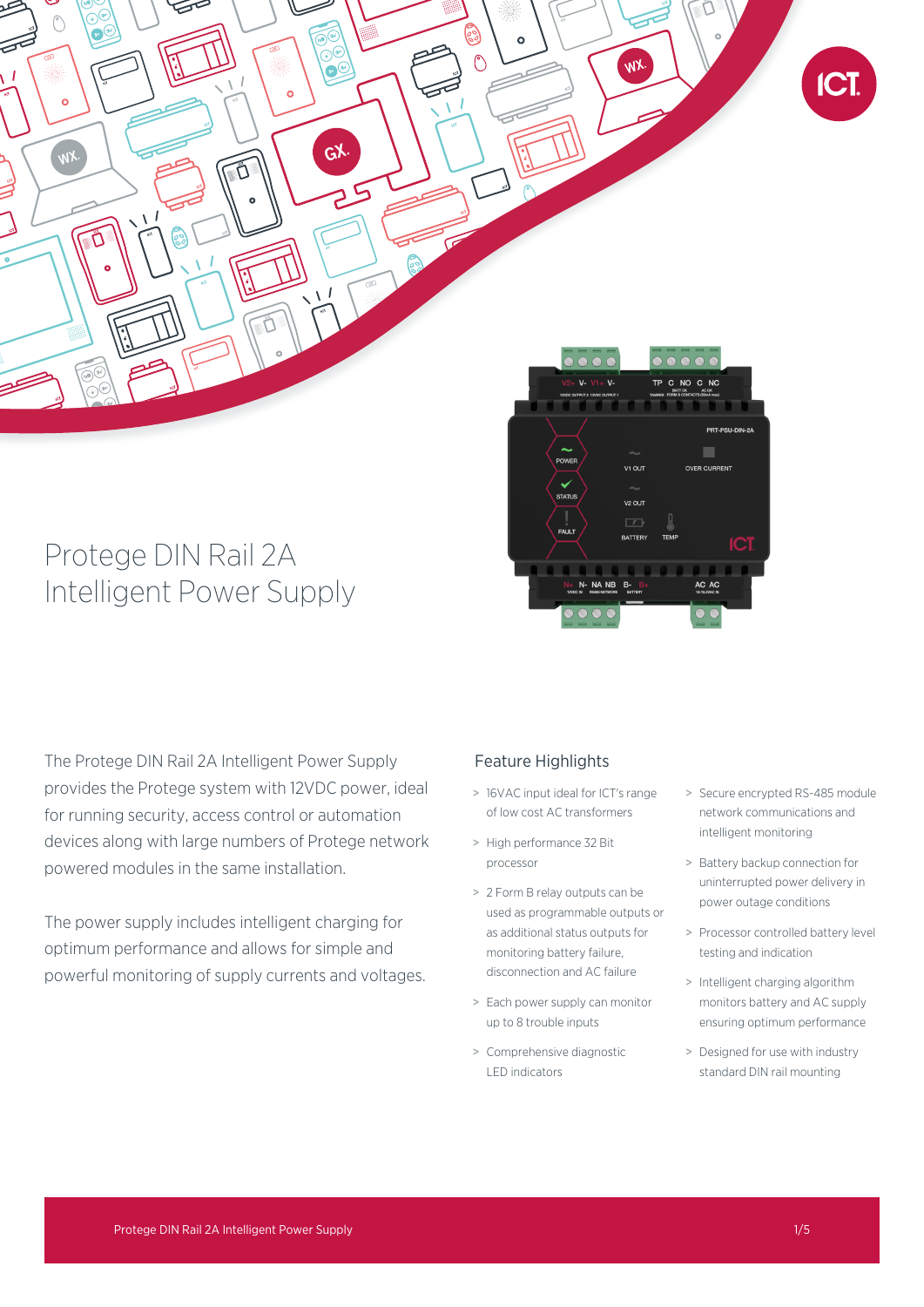### Reliable Power Delivery

The Protege DIN Rail 2A Intelligent Power Supply is capable of supplying power to a large number of smaller devices or multiple high-current devices with a combined total output of 2 amps. A battery charging circuit current of 350mA is also provided by the power supply.

A continuous source of power is maintained with the inclusion of intelligent battery backup charging, optimal level maintenance and seamless switch on AC failure. The battery backup, AC status and core temperature are constantly monitored, and failure conditions are communicated to the Protege system.

### Battery Backup

The backup battery plays an important role in power conditioning and provides a continuous source of power in the event of a power outage.

The battery test procedure uses a proprietary algorithm to prevent deep discharge and increase battery endurance. A dynamic battery test is performed every ten minutes when mains power is present, and a battery condition alarm will be generated if the battery is disconnected or shows poor capacity. Battery fault conditions will activate the associated battery trouble input.

In addition to the dynamic battery test procedure the power supply performs a battery presence test every 60 seconds. If no backup battery is detected a battery condition alarm will be generated and the associated trouble input will be activated.

Upon reconnection of mains power the power supply automatically detects the backup battery and begins controlled charging.

## Power Supply Outputs

The power supply has two 50mA outputs that can operate as either programmable outputs or predefined status outputs.

While in online mode the two outputs function as programmable outputs and can be used to activate bell sirens, lighting circuits, door locks, relay accessory products and other automation points.

While in offline mode the two outputs function as status outputs. In addition to the comprehensive front panel diagnostic indicators these status outputs offer additional information that can aid in diagnosing faults and conditions.

## Communication

A single RS-485 communication interface port used for all network communication functions and interconnection to other modules.

## Intelligent Power Monitoring

The power supply is able to relay information about critical system voltages, currents and core temperature to the Protege GX integrated system controller.

The controller can then store these values in variables which can be viewed live from the Protege GX system interface and monitored on a status page or floor plan, along with logging for review at any time.

## LED Indicators

The power supply features comprehensive diagnostic indicators that can aid in diagnosing faults and conditions. LED indicators on the power supply include:

- > Status indicator
- > Fault indicator
- > Power indicator
- > V1 output/V2 output indicators
- > Battery indicator
- > Temp indicator
- > Over current indicator

## Upgradable Firmware

Utilizing the latest flash technology and high performance communication mediums, the firmware can be updated via the Protege interface.

\* Requires a transformer (TFR-40-16 or TFR-100-16). Transformers are sold separately.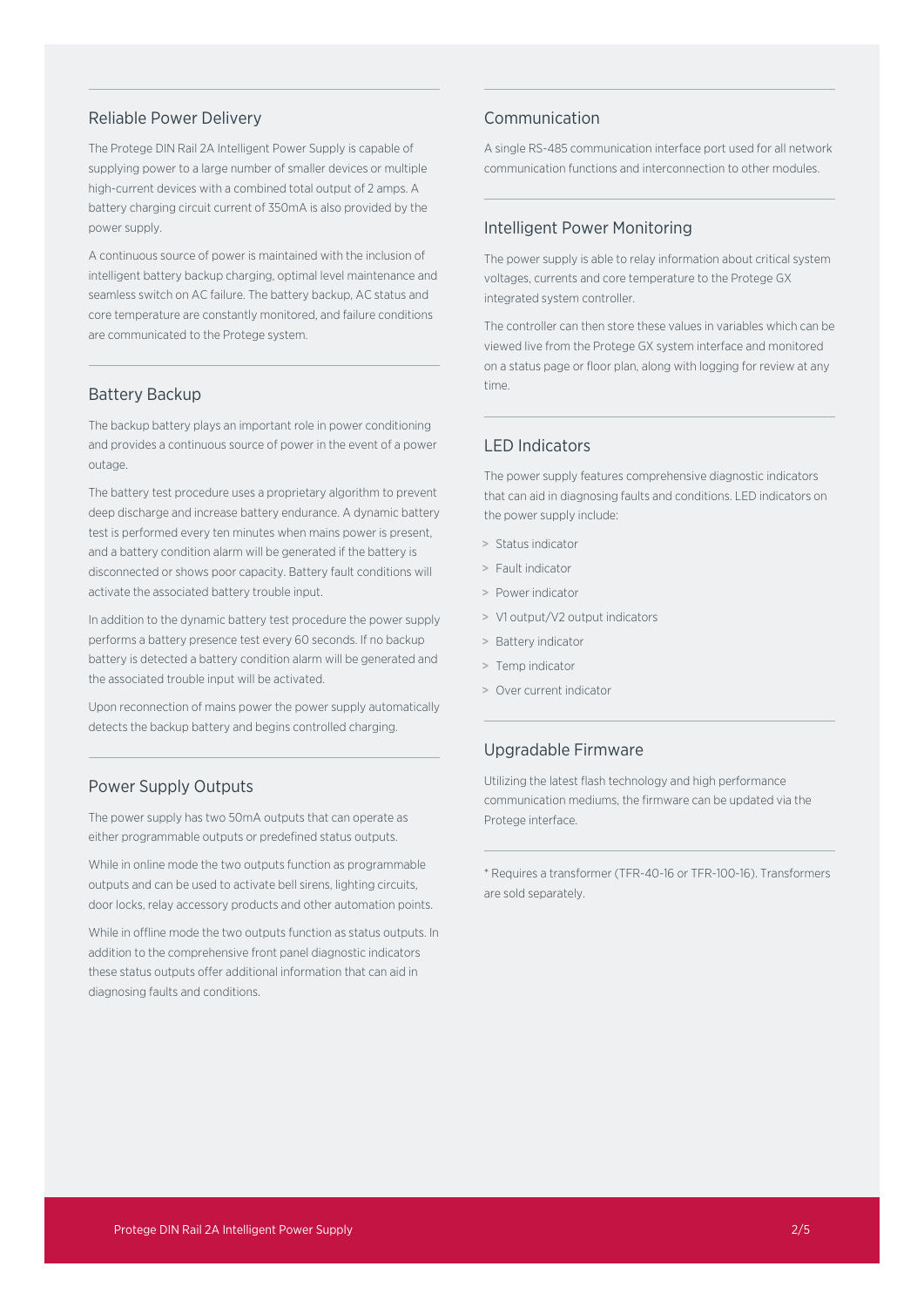# Technical Specifications

| <b>Ordering Information</b>        |                                                                                                                            |
|------------------------------------|----------------------------------------------------------------------------------------------------------------------------|
| PRT-PSU-DIN-2A                     | Protege DIN Rail 2A Intelligent Power Supply                                                                               |
| <b>Power Supply</b>                |                                                                                                                            |
| AC Input Voltage                   | 16 to 16.5VAC 50-60Hz                                                                                                      |
| Operating AC Input Current         | 3.15A @ 16.5VAC when Total Combined Current = 2.5A<br>2.2A @ 16.5VAC when Total Combined Current = 1.7A                    |
| <b>Operating Current</b>           | 140mA (Typical)                                                                                                            |
| <b>Total Combined Current</b>      | 1.7A (Max) using a 37/40VA transformer<br>2.5A (Max) using a 60VA or greater transformer<br>Electronically limited at 2.5A |
| DC Output (Single)                 | 12.4VDC, 1.0A (Typical) Electronic Shutdown at 1.85A                                                                       |
| <b>Battery Charging</b>            | 350mA (Typical) *Additional to the 2A Combined DC Output                                                                   |
| Battery Low                        | 11.75VDC                                                                                                                   |
| <b>Battery Restore</b>             | 12.5VDC                                                                                                                    |
| Electronic Disconnection           | 9.4VDC                                                                                                                     |
| Communication                      |                                                                                                                            |
| RS-485                             | <b>Isolated Module Network</b>                                                                                             |
| Inputs                             |                                                                                                                            |
| Tamper                             | Dedicated Hardware Tamper Input                                                                                            |
| Trouble Inputs                     | 8 (internal)                                                                                                               |
| <b>Outputs</b>                     |                                                                                                                            |
| PGM Outputs                        | 2 Solid-State Relay Outputs, 50mA 12V Max                                                                                  |
| <b>Dimensions</b>                  |                                                                                                                            |
| Dimensions $(L \times W \times H)$ | 78.4 x 90 x 60mm (3.08 x 3.54 x 2.36")                                                                                     |
| Net Weight                         | 190g (6.7oz)                                                                                                               |
| Gross Weight                       | 280g (9.9oz)                                                                                                               |
| <b>Operating Conditions</b>        |                                                                                                                            |
| Operating Temperature              | UL/ULC 0° to 49°C (32° to 120°F) : EU EN -10° to 55°C (14° to 131°F)                                                       |
| Storage Temperature                | $-10^{\circ}$ to 85 $^{\circ}$ C (14 $^{\circ}$ to 185 $^{\circ}$ F)                                                       |
| Humidity                           | 0%-93% non-condensing, indoor use only (relative humidity)                                                                 |
| Mean Time Between Failures (MTBF)  | 237,455 hours (calculated using RFD 2000 (UTE C 80-810) Standard)                                                          |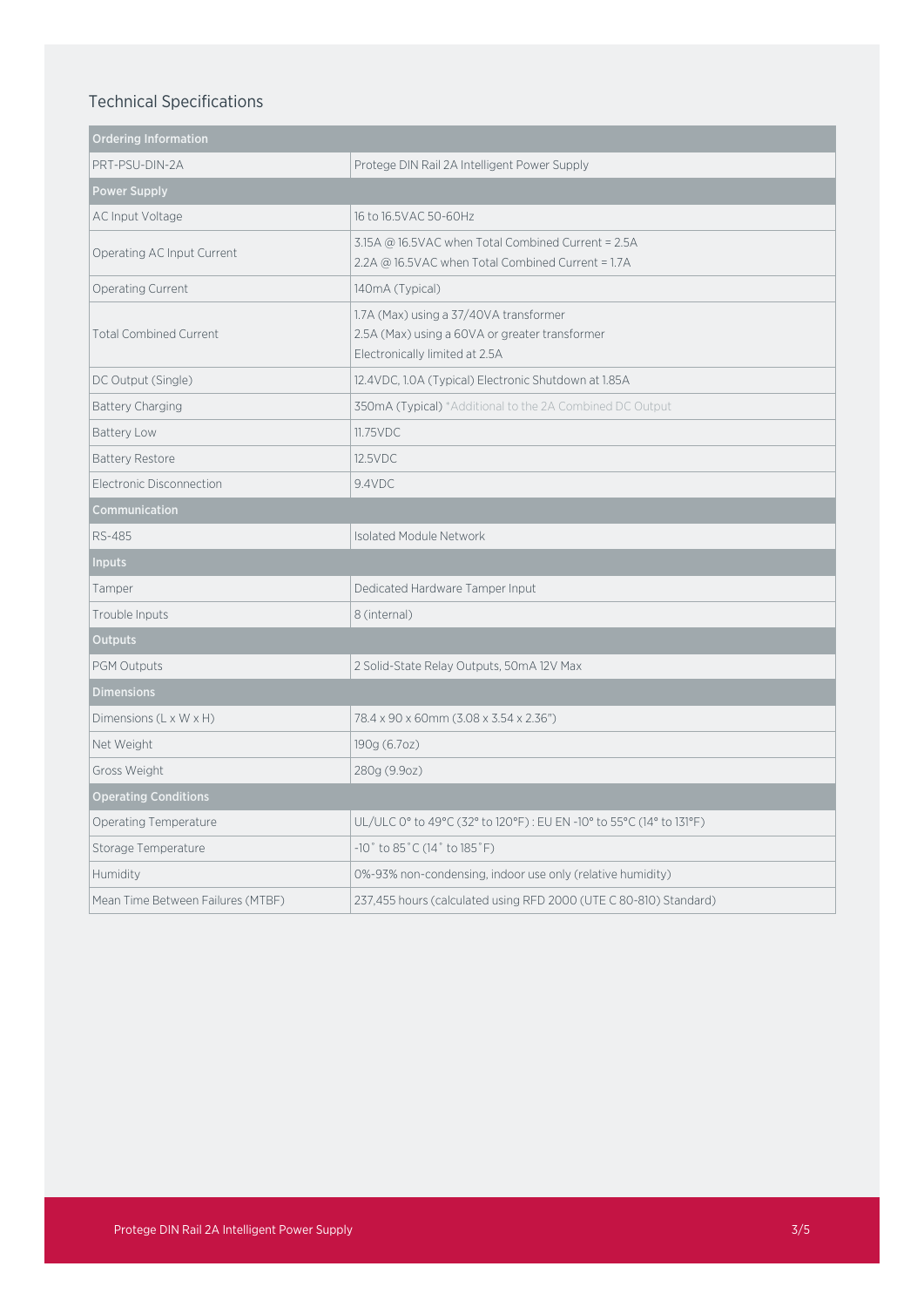## Regulatory Notices

#### RCM (Australian Communications and Media Authority (ACMA))

This equipment carries the RCM label and complies with EMC and radio communications regulations of the Australian Communications and Media Authority (ACMA) governing the Australian and New Zealand (AS/NZS) communities.

#### AS/NZS 2201.1 Class 5

Protege systems conform to AS/NZS 2201.1:2007 Class 5 intruder alarm systems standards for the construction, operation, performance and installation of intruder alarm equipment and systems installed in clients' premises.

#### CE – Compliance with European Union (EU)

Conforms where applicable to European Union (EU) Low Voltage Directive (LVD) 2014/35/EU, Electromagnetic Compatibility (EMC) Directive 2014/30/EU, Radio Equipment Directive (RED)2014/53/EU and RoHS Recast (RoHS2) Directive: 2011/65/EU + Amendment Directive (EU) 2015/863.

This equipment complies with the rules of the Official Journal of the European Union, for governing the Self Declaration of the CE Marking for the European Union as specified in the above directives.

Security Grade 4, Environmental Class II, EN 50131-1:2006+A2:2017, EN 50131-3:2009, EN 50131-6:2008+A1:2014, EN 50131-10:2014, EN 50136-1:2012, EN 50136-2:2013, EN 60839-11-1:2013, Power frequency magnetic field immunity tests EN 61000-4-8, Readers Environmental Class: IVA, IK07.

#### UK Conformity Assessment (UKCA) Mark

This equipment carries the UKCA label and complies with all applicable standards.

#### UL/ULC (Underwriters Laboratories)

- > UL1610 for Central-Station Burglar-Alarm Units
- > UL294 for Access Control System Units
- > CAN/ULC S304 for Signal Receiving Centre and Premise Burglar Alarm Control Units
- > CAN/ULC S319 for Electronic Access Control Systems
- > CAN/ULC S559 for Fire Signal Receiving Centres and Systems

#### Federal Communications Commission (FCC)

FCC Rules and Regulations CFR 47, Part 15, Class A.

This equipment complies with the limits for a Class A digital device, pursuant to Part 15 of the FCC rules. Operation is subject to the following two conditions: (1) This device may not cause harmful interference; (2) This device must accept any interference received, including interference that may cause undesired operation.

#### Industry Canada

#### ICES-003

This is a Class A digital device that meets all requirements of the Canadian Interference-Causing Equipment Regulations. Cet appareil numérique de la classe A est conforme à la norme NMB-003 du Canada.

CAN ICES-3 (A)/NMB-3(A)

> For a full regulatory and approval list please visit the ICT website.